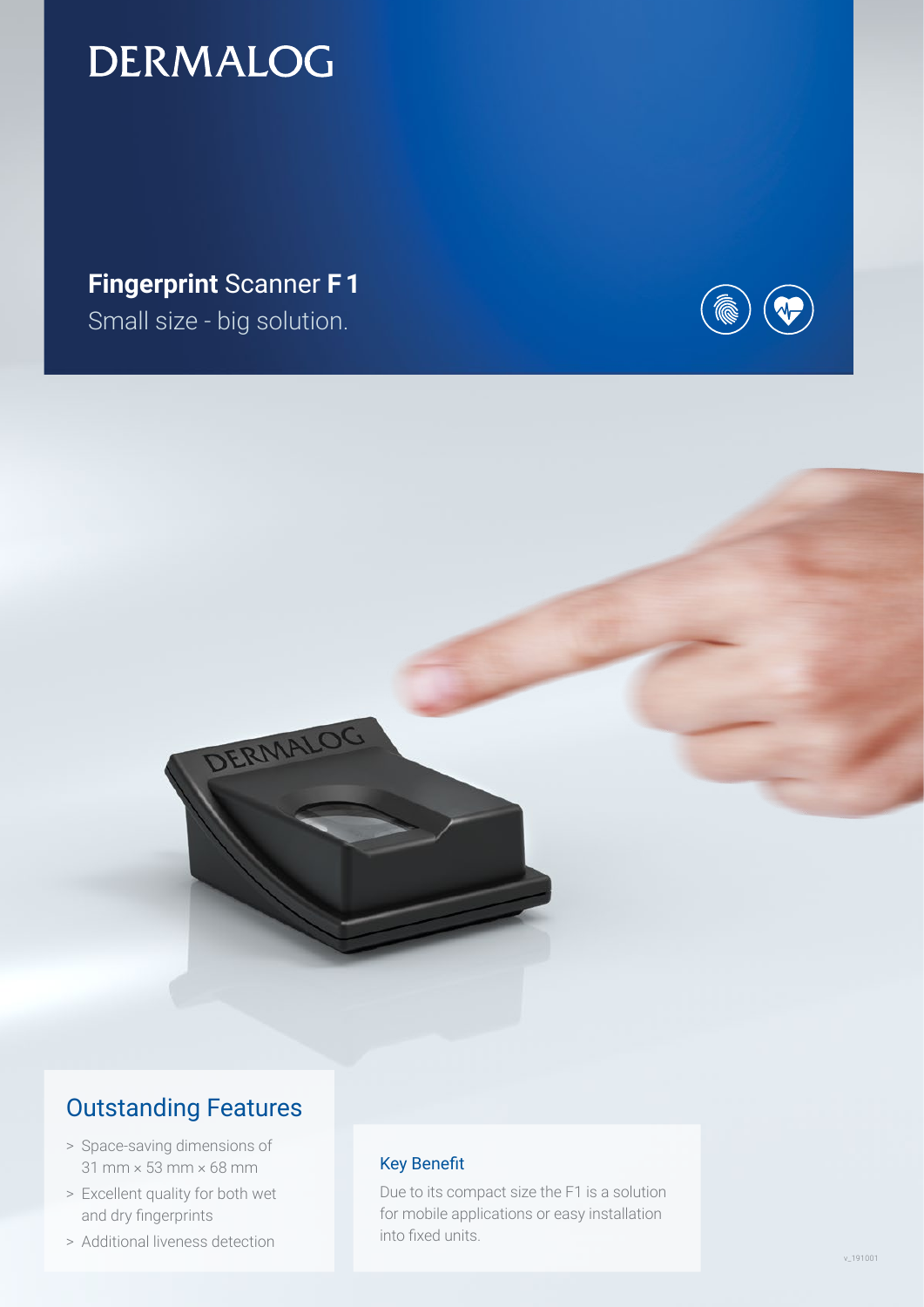# DERMALOG F1 – One of the World's Smallest Optical Fingerprint Scanners.

## A space-saving and easy to integrate fingerprint solution.

Its compliance with international standards makes the F1 suitable for a wide range of biometric documents and applications. It is able to capturefingerprints for ePassports, ID cards and verification-processes within the blink of an eye. The self-explanatory DERMALOG solution meets international standards defined for biometric workflows.



#### Fingerprints

The optical scanner provides a 500 dpi fingerprint image. Because of the automated fingerprint optimization, results will be fully applicable even in case of poor conditions (and wet and dry fingerprints).



#### Liveness Detection

Highest security is ensured by using the latest live-ness detection technology. Exclusive security features detect fake fingerprints or manipulation.



#### Ease of Use

The device combines usability and easy handling. The self-explanatory F1 design guides users to put their finger on the scanner correctly without assistance.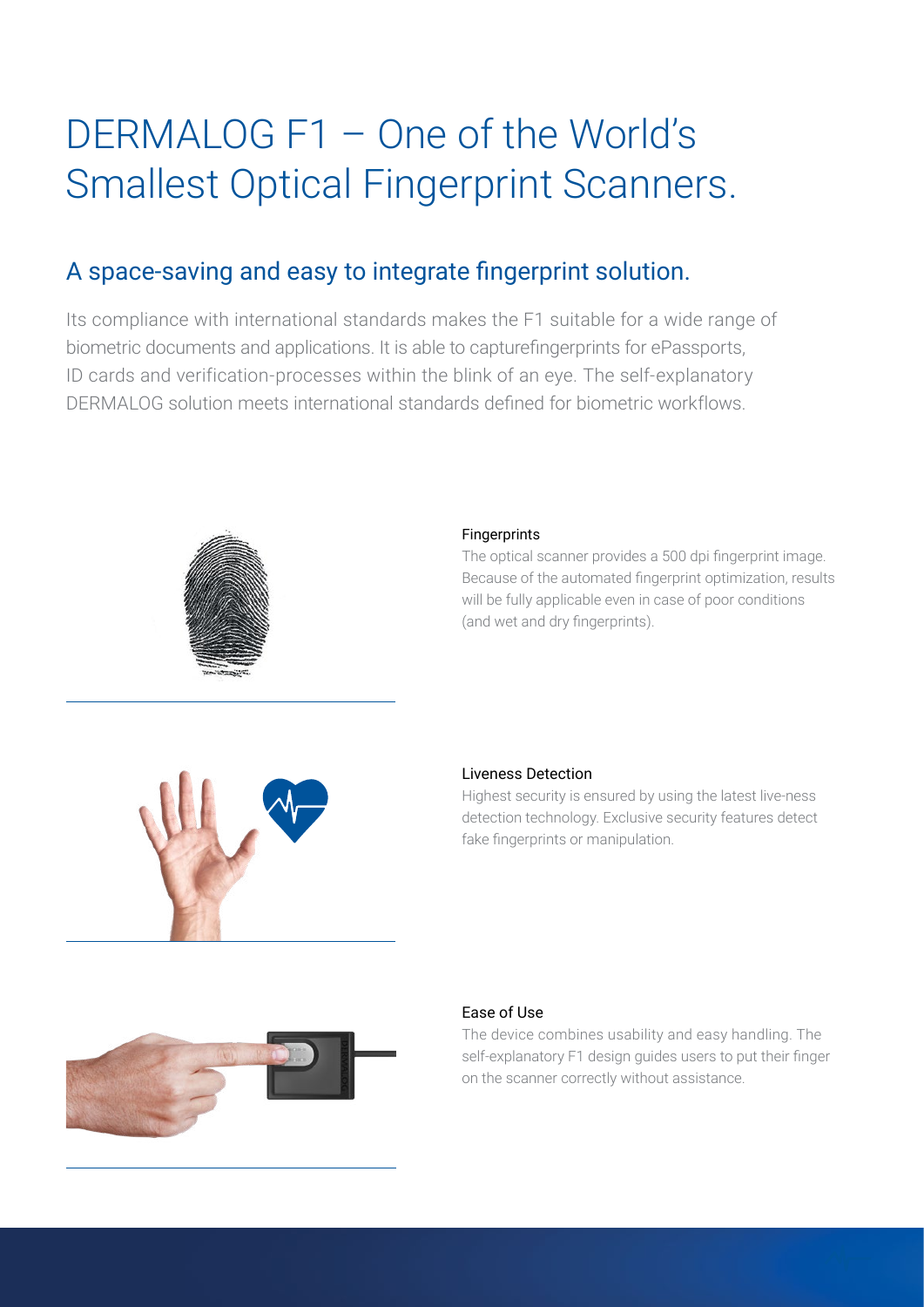### Product Features

- > Excellent quality for both wet and dry fingerprints
- > Robust against disturbing light sources
- > Space-saving dimensions of 31 mm × 53 mm × 68 mm
- > Flexible and easy integration also as OEM
- > High quality fingerprint images no reference image required
- > Durable platen glass and a rugged scanner surface
- > Liveness detection to prevent attacks using fake fingers (optional purchase)





#### OEM Device

DERMALOG's F1 design offers all the benefits of flexible and easy integration into OEM equipment. It enables a wide range of applications while delivering images of highest quality.



#### Embedded Board

The F1 can optionally be supplemented with the embedded board. This ensures support for fingerprint scanning with DERMALOG scanners even on low performance platforms such as POS devices. The embedded board provides the necessary computing power for fingerprint capturing, coding and matching for the cost of a little increment in power consumption.



#### Certified Image Quality

The German Federal Office for Information Security has certified the DERMALOG F1 fingerprint scanner according to the "BSI-TR-03104" standard, since the F1 stores fingerprint information in German ePassports. The F1 furthermore meets the criteria of AFIS Image Quality Standard PIV.